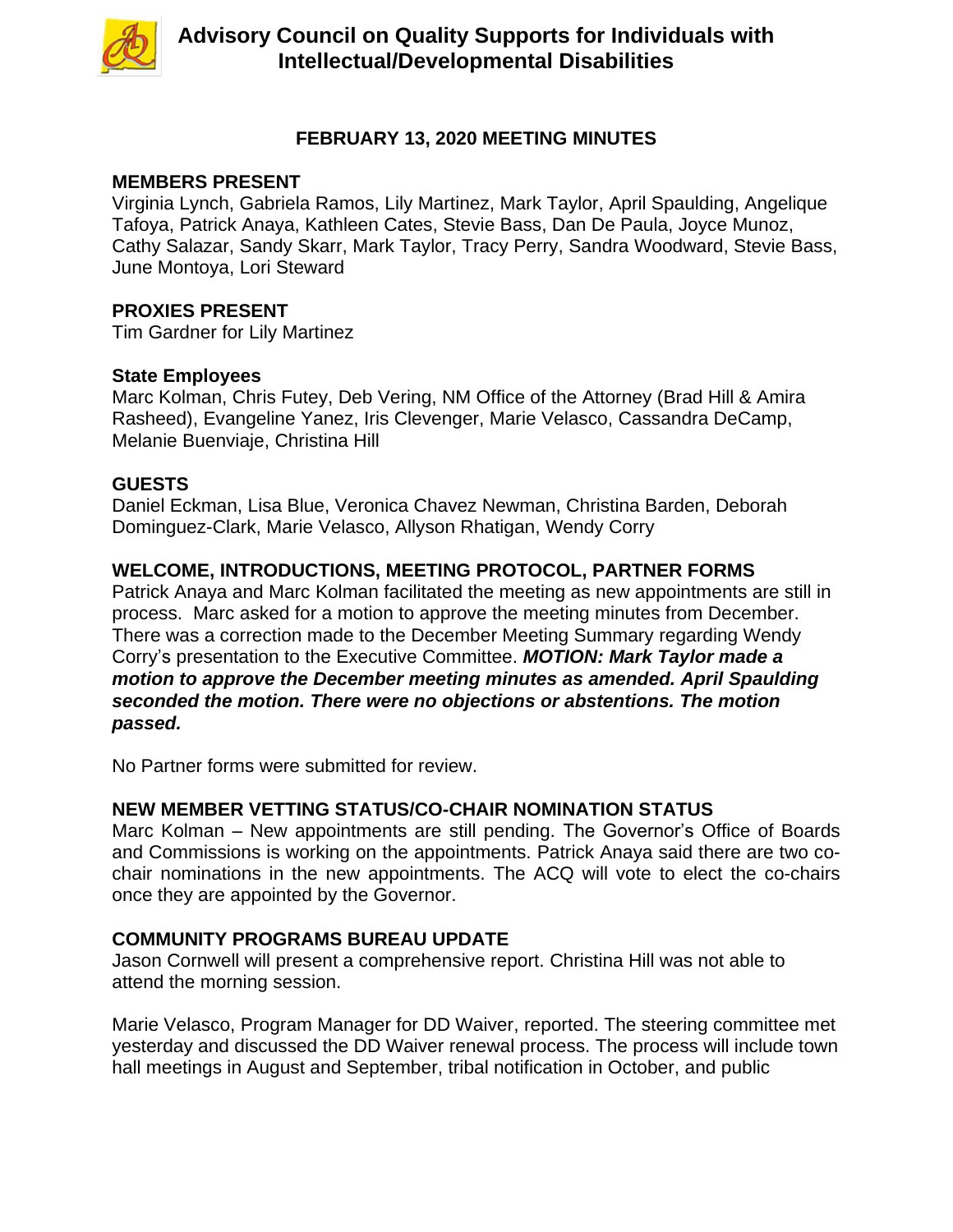comment in November. There is ample time to submit the renewal. The ACQ will be informed of progress.

# **SPECIAL EDUCATION SERVICES FOR CHILDREN & YOUTH**

Deborah Dominguez-Clark – State Special Education Director at the Public Education Department presented. Deborah has been in the field of special education for 20 years. She is a co-guardian for her 56-year-old sister who has multiple disabilities. There are 54,000 students with IEPs in New Mexico (this number does not include gifted students on IEPs). A variety of data on students in special education is collected and monitored. This data includes graduation rates, dropout rates, mediation, suspensions/expulsions, parental involvement, and resolution sessions. New Mexico has a State Systematic Improvement Plan.

Martinez/Yazzie vs. State of NM – Judge Sarah Stapleton ruled that "the education system in New Mexico violates the New Mexico Constitution by failing to provide at risk students with a uniform statewide system of free public schools sufficient for their education". Governor Lujan Grisham did not appeal the ruling. At risk student include: Native American children, children with a disability, children who come from economically disadvantaged homes, and children who are English language learners. Deborah joined the team working on Martinez/Yazzie in October 2019. She is attending all meetings and presenting with the Transformation team. Last week, Special Education was made a Division, and is no longer a bureau. Changes in IDEA applications have to include assurances from Superintendents that their schools are following federal guidelines.

The NM TEAM Technical Evaluation and Assessment Manual was updated in 2019 and 2020. There are TEAM trainings statewide for evaluators. Several districts have been targeted for IDEA training. Training includes how to write goals and Prior Written Notices. Key question: what can we do to improve Special Education in NM? There have been meetings with advocates, Special Education Directors, state government groups, and Charter schools. A parent survey will be sent out soon. General education is the big piece and special education is the smaller piece. General education dollars are to be used for all children, including children in special education. Special education dollars are to be used to support additional needs of students in special education.

Project Search is preparing young people with significant disabilities for success in competitive integrated employment. Best Buddies uses volunteers to create opportunities for one-to-one friendships, integrated employment, leadership development, and inclusive living for individuals with intellectual and developmental disabilities. The 2020 Autism Project training is on conducting comprehensive multidisciplinary evaluations in an education setting for the eligibility category of Autism Spectrum Disorder in New Mexico. The Autism portal was launched in fall of 2019.

Special Education guidance documents are being updated to provide clear guidance for districts. Four new manuals will be out by the end of February. Leading Educators through Alternative Pathways (LEAP) helps prepare teachers to be successful in NM's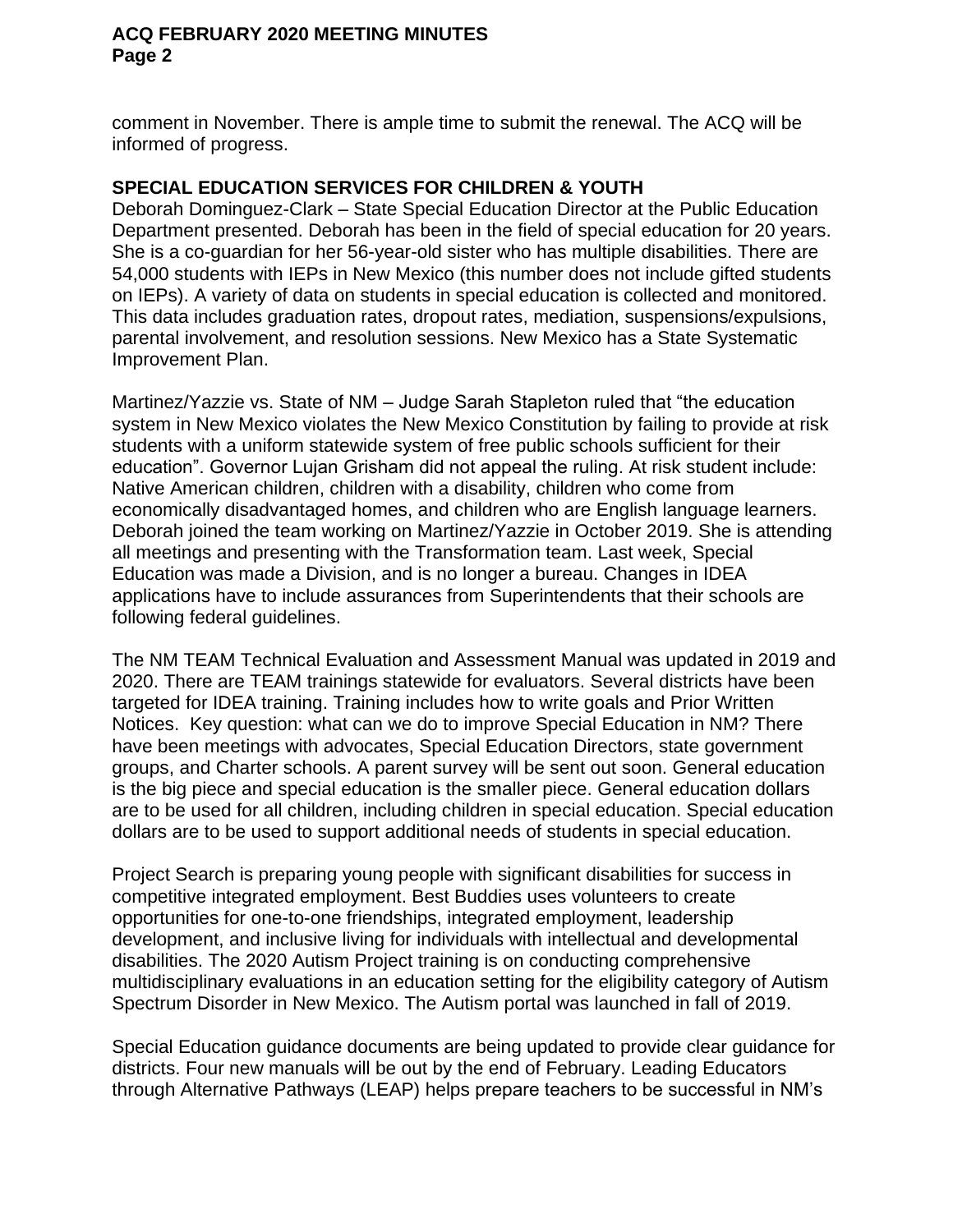diverse classrooms. LEAP currently sponsors 20 teachers who work in special education. They teachers receive ongoing support through blogs, in-person visits, and partnerships.

Head Start partners in Preschool are receiving training. NM Preschool is aligned with Pre-K in all areas and follow the FOCUS criteria. Coaches with special education licenses and backgrounds are supporting evidenced based practice. Every school is to offer inclusion.

Corrective Action Plans (CAPs) are issued when there are issues of non-compliance. There are currently 11 CAPs open and 5 are pending. CAPs are tracked for trends. There has been a decrease in Due Process hearings and an increase in Mediations. More mediators are being hired. The Special Education division has attorneys who work on issues of non-compliance.

We are working on a Balanced Assessment System using classroom assessments and other local practices along with state assessments as multiple measures to obtain a full picture of student performance. The Student Success Task Force recommended minimizing testing to increase learning time. Coursework requirements plus demonstration of competency requirements equal a NM diploma of excellence. Students in special education can walk with their graduating class and still stay in school until 21.

#### Questions, Comments & Responses

*Do you provide oversite of Educational Diagnosticians?*

Response: No, but we let them know our expectations for evaluations. We are not always a strengths-based system. There should be documentation in the IEP where the student is and where the student needs to be. We are working with DVR to bring more resources to rural districts.

S*ome districts are telling parents they do not have a choice to have their child walk with their graduating class and then stay until age 21.*

Response: This is a district decision. Students can walk with their co-hart and stay until 21 if they have an alternative diploma.

#### *What has NM done in response to Martinez-Yazzie case?*

Response: We have increased our work with Native American children in child find. We have updated guidance documents. We address student language through diagnosticians. Pre-K is mandated and FOCUS criteria must be followed. We work with DVR. We served over 4,000 students last year and had DVR present at transition. IDEA funds can be used to customize some items such as a modification to a desk but basic items (the desk) must be purchased using general education funds.

#### *PED does good job of identifying problems but not enforcing the solutions.*

Response: We have hired a full time corrective action plan manager. We don't close a CAP unless a certain threshold has been met. We look at CAP patterns. I have a new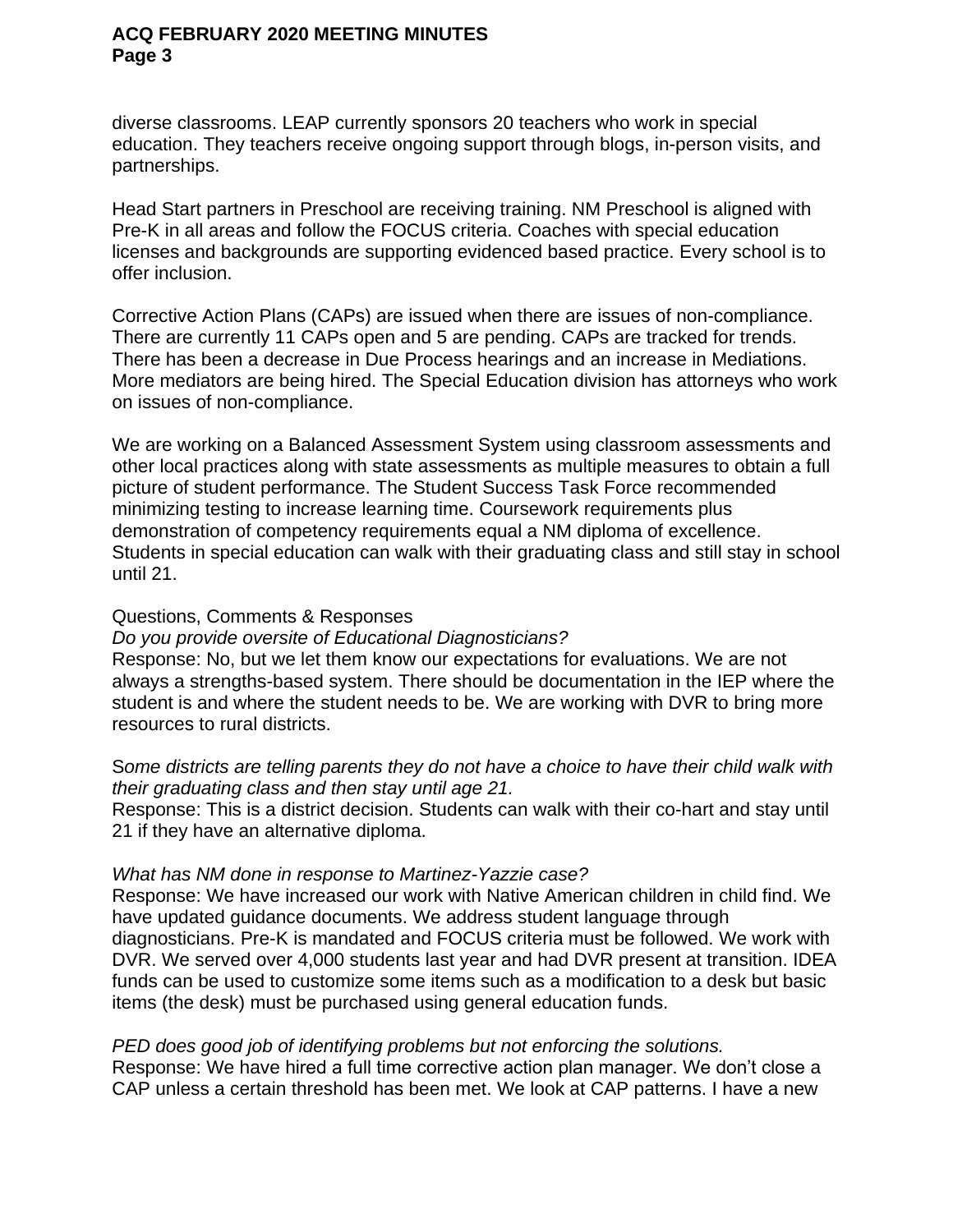legal counsel and I meet with her every Tuesday. We use outside investigators who are all attorneys and who can cite regulations. A one-year CAP follow-up is coming.

*When we moved to NM, the administration made no effort to work with teachers to have them raise student awareness about people with differences. My daughter was made fun of.* 

Response: I live this everyday with my sister. Our students in special education are general education students first. A CAP goes to the superintendent, the site administrator, the principal, and

the classroom teachers. All are cited in the Corrective Action Plan (CAP).

*Need clarification regarding the statement that students in special education are students in general education first.*

Response: All students are funded as general education students. Special education funding is used for additional needed supports for students in special education.

*Transition from elementary to mid–school is difficult. We can lose a student from fifth grade to six grade.* 

Response: The right level of services and supports has to begin in preschool. We don't want students to be pulled out too much and miss their general education course work. When that happens, students in special education are not successful in  $6<sup>th</sup>$  grade.

*My grandson had difficulty going from elementary to mid-school and transferred to a Charter School. When he transferred to his regular high school, during his IEP meeting, he was told he was not an 11th grader as he had sufficient credits to be a 12th grader and he would have to walk for graduation.* 

*Attorney general is a strong advocate for persons with disabilities. There is restraint and isolation legislation going through the legislature. Governor wants PED to take action with school districts.* 

Response: This legislation did not come through us. Restraint and seclusion data is collected by districts through the office of civil rights in Denver. We will make some recommendations for data reporting and require the use of the federal definition.

*How are we doing with special education being included in general education?* Response: We always look at what is least restrictive first. We are providing statewide training on this. Keeping our students in general education is a priority.

## *Do all schools provide the opportunity for general education students to work with special education students?*

Response: When my sister was in school, her best friends were her therapists. We want students to have friends who are their peers. The Best Buddies Program is helping with this. We want our students in special education to be involved in all school activities. We are working with our special education directors in our districts. We are seeing some positive changes. If you have data, see patterns, or have suggestions, for Deborah, email her at D@state.nm.us.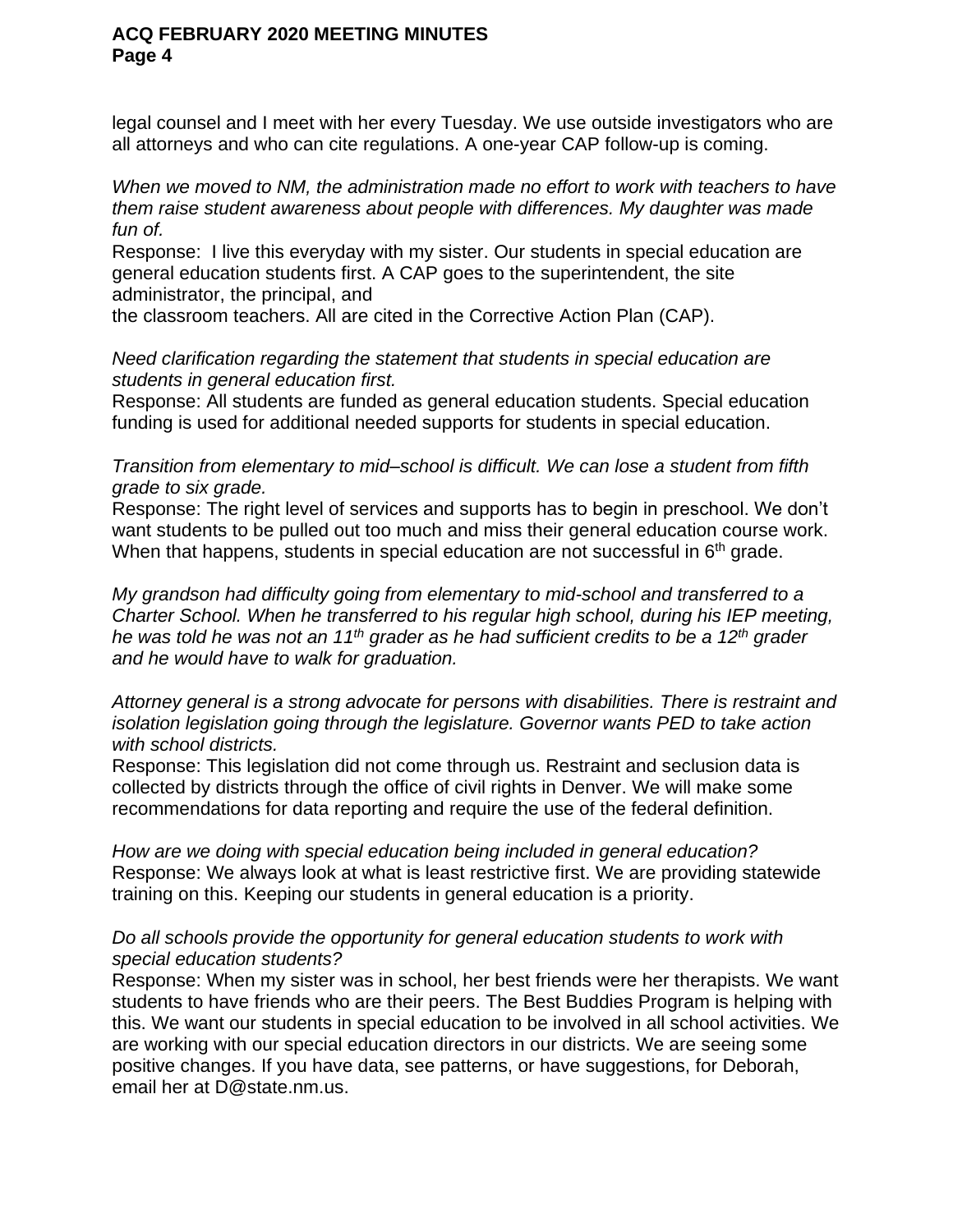The parent survey will go to all parents of children with an IEP. It will go out by March 1<sup>st</sup>. Survey results will help us determine what we need to improve on. The IEP Project will go statewide this year. Districts have been told that their budgets will be on the dashboard next year. It is important to attend school board meetings.

# **AM PUBLIC COMMENT**

There was no am public comment.

# **STANDING COMMITTEE REPORTS**

*Mi Via Advisory Committee (MVAC)* – Stevie Bass reported. Copies of the report were distributed. The committee met on January 23. Mi Via Bylaws are being updated and input was provided. A Mi Via Community Calendar was discussed. The Mi Via Handbook/EOR Guidebook is being worked on is close to completion. Three Mi Via members have had more than three unexcused absences and will be notified that their membership is terminated. The 2020 Mi Via Waiver renewal was discussed. A CMS contractor is doing a systematic assessment of the Mi Via program.

Brad Hill stated public comment on the renewal is almost complete. The CMS contractor's work will help make the Mi Via program stronger. Work on the Mi Via Bylaws will make them more consistent with ACQ Bylaws. We want to be aligned philosophically and functionally with the ACQ.

## *Policy & Quality Committee*

Chris Futey reported the committee has not met.

## SUBCOMMITTEE REPORTS

*Wait List Subcommittee* – Cassandra DeCamp reported. A handout was distributed. All FY19 regular slots have been filled and services have started. We have filled all FY20 allocation slots. We are still working on filling the nutrition slots. We are not as far along in the current allocation dates.

Supports Waiver Offer Process –The Supports Waiver is called an Offer; it is not called an allocation. The Supports Waiver offer letter will be printed on yellow paper. The number of offers are based on legislative funding. The Supports Waiver is scheduled to start on July 1, 2020. We are waiting on CMS approval. Individuals who access the Supports Waiver will keep their place on the DD Waiver Wait List, for the DD Waiver or the Mi Via Waiver. There is an annual \$10,000 budget per participant. Access is based on the registration date not where the individual lives.

## Comments/Questions/Responses:

## *Concern that there may not be enough resources in an area. Likes the first come, first served. What are the advantages?*

Response: It would not change distribution very much. Some people will be moved from Metro to other regions. The Supports Waiver is only for individuals on the wait list for services. The advantage is that people who have waited the longest will receive the offer first and the offer is not based on the region where they live. We obtain decease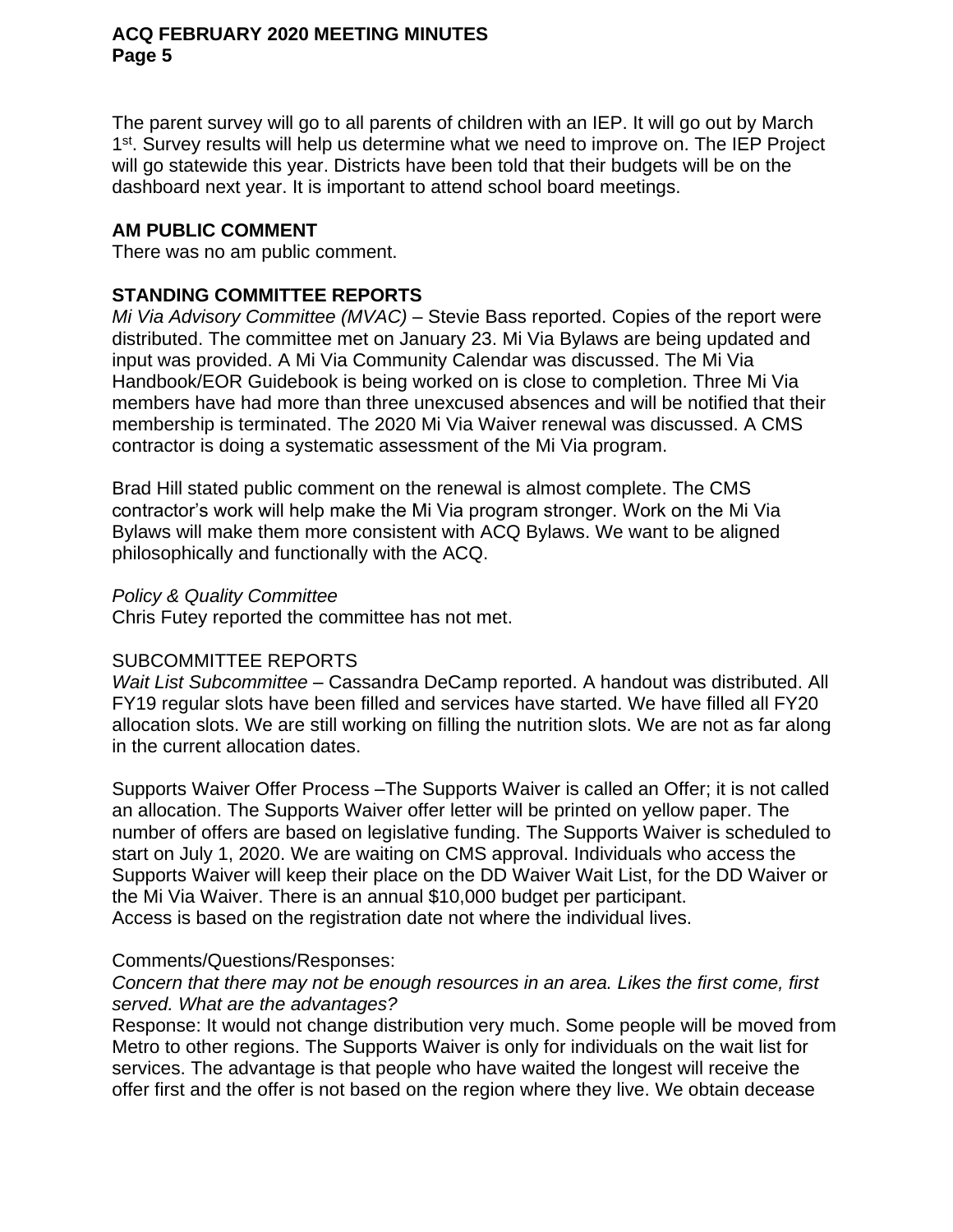information from vital records yearly and take deceased individuals off the wait list. We want to find the people who have moved and engage them. We do home visits, talk to neighbors, and contact schools. We follow a standard process to find people.

Melanie Buenviaje – The intention of the Supports Waiver is to make an offer to everyone on the wait list within a tight time line.

# *Are expedited slots available?*

Response: No, not at present. There is \$6,000,000 dollars in HB 2 for the Supports Waiver.

*The submission for public comment went out yesterday. If you make \$2,000 offers, not all will be accepted. Will you be able to roll the funding not used to the next ones on the wait list?*

Response: Not yet. This has not been decided. We don't know how many offers will be accepted. We have four contractors calling everyone on the wait list to verify current contact information. Questions will be referred to the right individuals. Calls are starting in Metro and they began two weeks ago. We check other systems if can't an individual by phone. No letters have been sent yet. We are calling in groups of 100.

*Could agencies could send out a paragraph to alert people to answer the call*? *A newspaper article in the Journal could alert people to expect a phone call and it would also provide good publicity.*

Response: We will consider this.

Marc Kolman – We have a distribution list that could be used.

Patrick Anaya announced that Danny Palma has resigned from the ACQ.

# **ADVOCATE**

Wendy Corry shared input from the listening sessions as part of the DD Waiver Steering Committee. 130 People First participants that included 60% self-advocates were asked questions such as: Do you know your rights? What do you want to do that you are not allowed to do? Does your team listen to you? Some of their responses to the questions were:

- Want to be heard by my team. Don't need to be agreed with but want to be heard.
- Want to do what I want at my house.
- Want to achieve goals and dream.
- Want to make my own decisions.
- Staff need to understand different medical issues.
- Staff to understand my diagnosis.

People First meetings are on the first Wednesday of every month.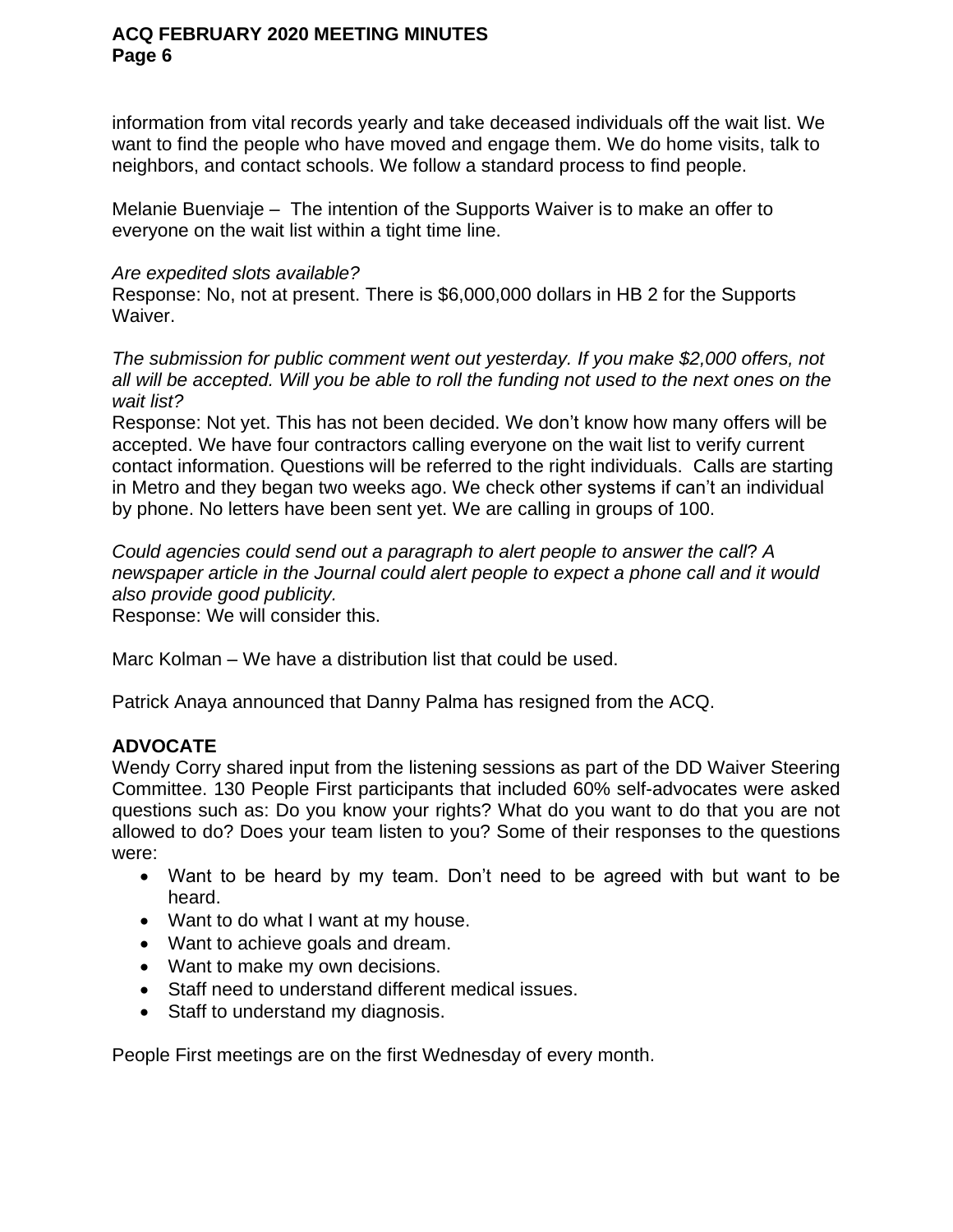#### **DDSD DIVISION DIRECTOR UPDATE**

Jason Cornwell – Legislative funding requests include \$5,000,000 for the Supports Waiver, \$1,400,000 for acuity assessments for folks on the wait list, \$7,500,000 for growth for comprehensive waivers. Funding for rates is \$5,961,000 (38% of original ask). There will be an ACQ Rate Study Work Group in March to make recommendations on where to spend the funding. Family Support & Reimbursement Program will provide relief for folks on the waiting list who do not have Medicaid. The application was mailed to 1,500 individuals. A FAQ sheet will be developed to answer questions. We are already receiving applications. The application is on the website under state general funded programs. The Supports Waiver Application is open for public comment. We want feedback. The CMS submission deadline is April 1. There are ten Supports Waiver Services to mix and match within the annual \$10,000 budget per participant. We are on track to implement on July 1, 2020. There will be a call for individual and agency providers starting March  $1<sup>st</sup>$ . Provider training will be available. Training will be online. Provider rates are not in the application. Rates are in Appendix 1. Rates are the same as the Mi Via Waiver.

#### Questions/Comments/Responses

*How does guardianship and special needs trust work? Do we go through an attorney?*  Response: You have to establish guardianship. Fees for guardianship are reimbursable.

#### *How will vehicle modifications be implemented?*

Melanie Buenviaje – Funds can't be used to purchase a vehicle. There will be criteria on using funds to modify a vehicle. 3<sup>rd</sup> party assessors will review the request. The age and condition of the vehicle will be considered. There are certain body shops that specialize in these types of modifications.

Jason Cornwell – There are fair hearing rights for any decisions.

Jason discussed the settlement agreement & provider accountability. Anytime DDSD staff go to an agency, it is to support the individual and the agency serving the individual. We had a backlog of incident management but the backlog has been handled. We view every class member's living arrangement. We do a timely review of deaths in our system and the backlog has been handled. We have hired four nurses to visit class members. The nurses use a survey tool. Case management coordinators use a tool to review individual charts. Generalist staff visit to collect data. Since July 1, we have completed 545 site visits to individuals, staff and providers. The process is developmental and we want to provide the support needed. We try to remediate issues during the site visit. The biggest concern is the failure to provide documentation. We set new targets for DDSD for next fiscal year.

*These safeguards are for Jackson clients. Will they roll over to all DD Waiver participants? This is hot topic. A Request for Regional Office Assistance (RROA) is initiated by providers. Individuals in bad situations don't have any place to go. An A&E can be filled but it might go to the individual they want to report. We need to talk about*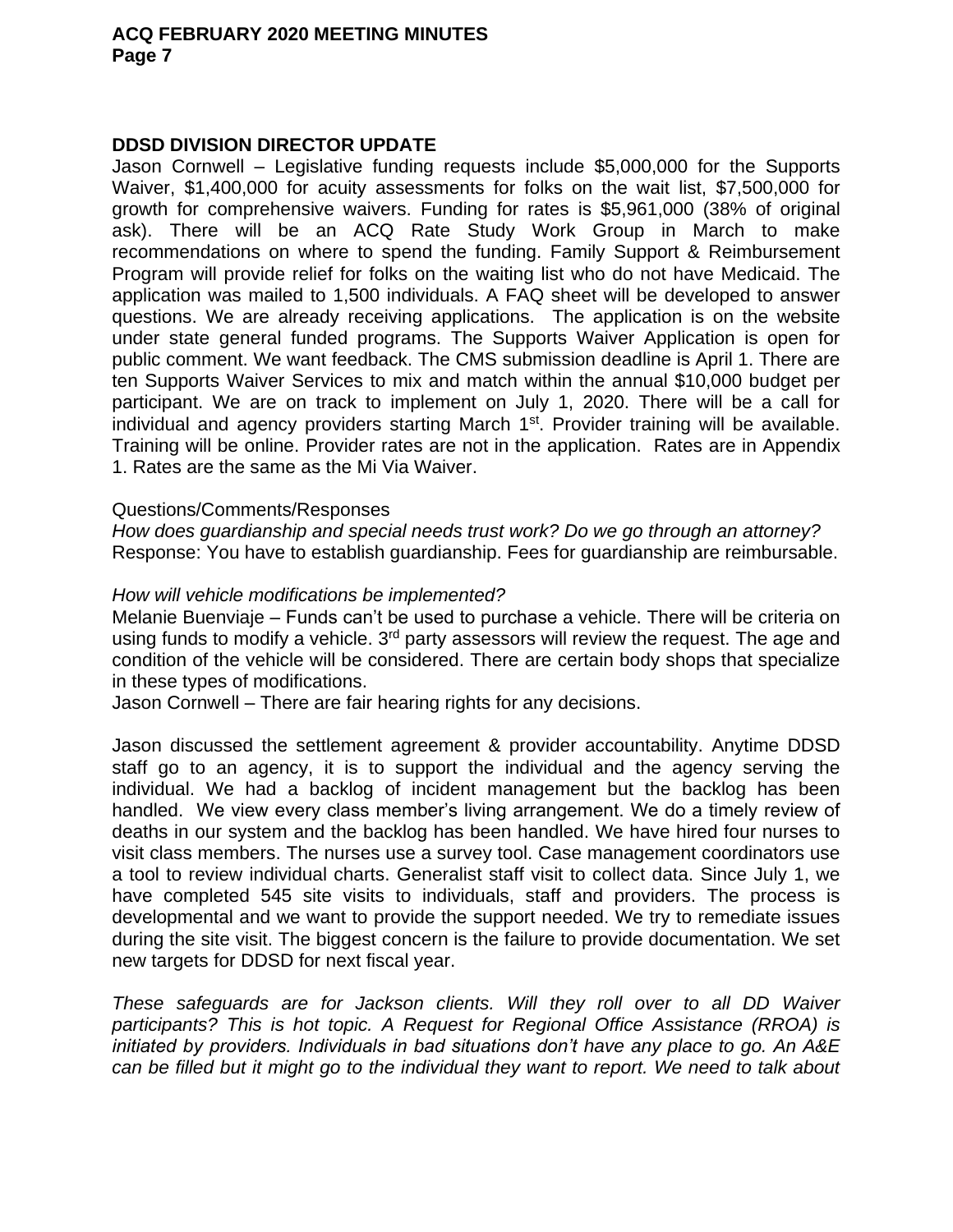*how to protect individuals in family living and supported living situations. They need access to a generalist. We need to take proactive measures now.*

Response – When the lawsuit is over, we can expand the processes to other individuals. Call any regional office and ask who the generalist is at a particular agency. Generalist see class members and non-class members. We don't have two tiers of oversite. All deserve the highest level. We have six generalists in Metro and nineteen generalists statewide. Generalist visits are unannounced and they occur around 3:00 or 4:00 pm. Individuals can go to the regional offices. Guardians can call us. As per national data, individuals may not realize they are being abused. We are moving to close our Requests for Regional Office Assistance quickly. These are not a paper chase but actions to address needs.

*We need to hear from the individuals, not just the staff at the agency. We have talked about a button on the phone to help the individual call for help without having to go through a staff member.*

*An individual could report while at Day Hab, at their place of employment, at the People's First Program, etc. Providers have to file paperwork on the report so there will be an investigation.*

## **HSD UPDATE/CENTENNIAL CARE WAIT LIST**

Melanie Buenviaje – We update the wait list on a regular basis. We have a benefits comparison table so people can make an informed decision as to the best waiver for their needs. The table is at a  $6<sup>th</sup>$  grade readability and it is translated into Spanish. HSD is hiring staff and hoping to have positions filled in the next couple of weeks. The Centennial Care Wait List is a wait list for community care benefits. Care coordinators can provide information. Most of the 1500 slots have been filled. We are working with the MCOs.

## **ACQ BYLAWS**

Marc Kolman – The updated Bylaws were approved at the December meeting. They have been posted in the ACQ section of the DDSD website. Bylaws are how the ACQ operates. The Bylaws will be reviewed on a regular basis and updated as needed.

## Questions/Comments/Responses:

*The ACQ needs a conflict of interest form.* 

*If an ACQ member identifies if they have a conflict of interest and signs the form, can they remain a member?* 

Response – Yes, they can remain a member.

## SUBCOMMITTEE REPORTS (cont'd)

*Living Care Supports* – Virginia Lynch reported the committee has not met in a long time. It has been on hiatus until there is a state person.

Wendy Corry – Living Care Supports has been rolled into the DD Waiver Steering Committee.